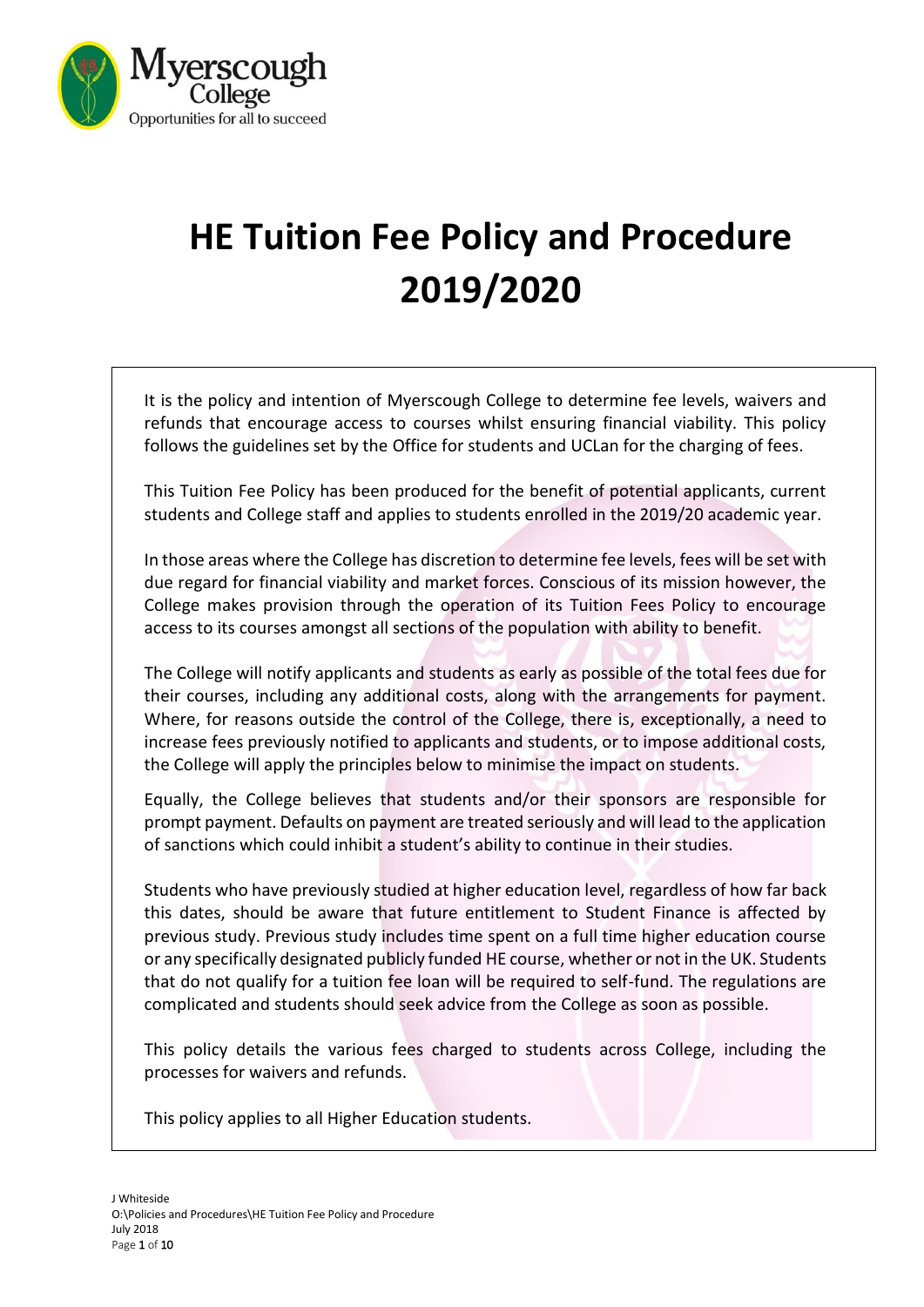## **Procedure**

Full-time Higher Education students pay a tuition fee per annum to Myerscough College. For part time students, the tuition fee is based on a rate per module.

Myerscough College offers limited bursary schemes for any students paying the higher tuition fees. Please refer to Myerscough College and UCLan websites for details.

- 1. For each course of study the College will set, publish and charge tuition fees for the course year, including sandwich placement years. The level of tuition fees for the course will be set and published before the start of the application process. Where it is not possible to confirm the total costs of a modular course, the College will provide as much information as possible for example the likely number of modules and the cost of individual modules that are available. The only increase in fees for second and subsequent years of a course will be limited to increases in inflation based on the Retail Price Index.
- 2. All costs that relate to items that are essential to complete the course of study will be included in the tuition fees. For some courses, there may be essential costs for some items but these will be kept to a minimum. There may also be costs that relate to items that are not essential to complete the course of study and hence are optional for students and not included in the tuition fee. A list of the essential costs and the optional costs for each course of study will be published on the course factsheet. This will include confirmation or an estimate of each type of optional cost wherever possible. The College reserves the right to charge for Accreditation of Prior Experiential where this is used as a contributory element to a programme of study – at the discretion of the Principal.
- 3. Tuition Fees / Facilities and Resources Welcome Package include:
	- Scheduled course tuition, academic, technical and administrative support, printing facilities and use of course equipment and facilities
	- Course-related induction activities
	- Course assessment and awards
	- Access to the College's library and online resources, including on-campus wi-fi, networked and remote access to the College's virtual learning environment
	- Use of the College's estate and resources for scheduled activities and learning support
	- Use of the College's technical equipment and materials, identified by the course teaching team as essential for the completion of the course
	- Students repeating module/s, placement or programmes of study will be charged at the relevant rate according to their programme and year of study.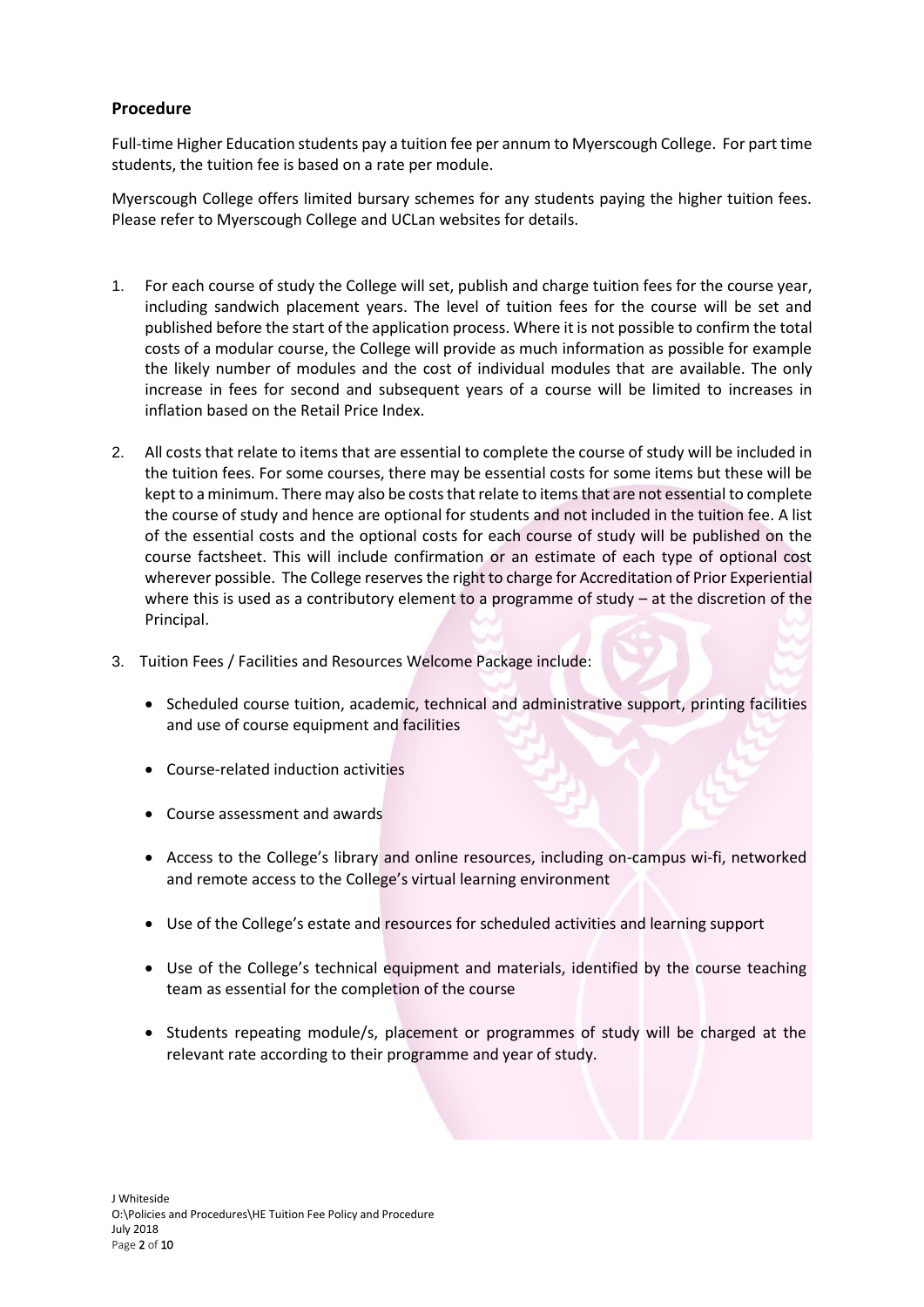- 4. In determining fee levels, the College will consider nationally published guidelines where these exist. Fees for full time undergraduate Home/EU status students are set in accordance with the levels permitted by the UK Government. The College operates a common fee structure for all its courses, unless published as an exception as approved by the College's Governing Body. No additional discounts may be offered without the approval of the College's Governing Body. Any proposed increase in fees beyond the published amounts will require the approval of the College's Governing Body and be in line with any access agreement in place with the Office for Fair Access. Increases will only be permitted in exceptional circumstances to applicants where offers of a place have not yet been made by the College. For the avoidance of doubt, increases in tuition fees will not be made for applicants who have received offers regardless of whether the offers have been accepted. Deferred applicants will be charged the applicable fee at the start of their study. There will be no increases in tuition fees for enrolled students save as in respect of inflation as set out at 1 above.
- 5. Where it is intended to increase fees beyond the amounts previously notified pursuant to point 4 above, the College will:
	- notify applicants as early as possible of the increased fees;
	- explain why it is necessary to increase fees;
	- consider carefully any representations made by affected applicants either as to the amount of the fee increase and/or to the timing of payment of the increased fee;
	- consider any evidence of hardship submitted by applicants and offer assistance where it reasonably can.
- 6. The College will ensure that the Tuition Fees Policy is operated fairly and consistently across the institution.
- 7. The College will ensure the prompt collection of tuition fees.
- 8. The College operates a scholarship and a bursary scheme which are approved from time to time by the College's Board and for which separate arrangements and procedures apply.
- 9. The College may reduce the tuition fee for a student subject to receiving such documentary evidence, as it requires. Tuition fee reductions and discounts in operation for the 2019–2020 academic year are listed in Appendix 1.
- 10. When a student completes the enrolment process and registers or re-registers for their course, they become personally liable for the payment of tuition fees (except where the College holds a separate contract with an employing authority/government agency or other officially recognised body for the payment of fees). This includes arrangements where students obtain sponsorship or funding, should the sponsor default or where funding is refused under the rules operated by Student Finance.
- 11. They remain liable for those fees for the whole of the registration period unless they formally withdraw from the course. The College applies a policy of non-completion charges where a student withdraws from their studies. Details of such charges are provided in Appendix 2. Where a student is granted an approved interruption to study, their fee liability will be reduced as set out in Appendix 2.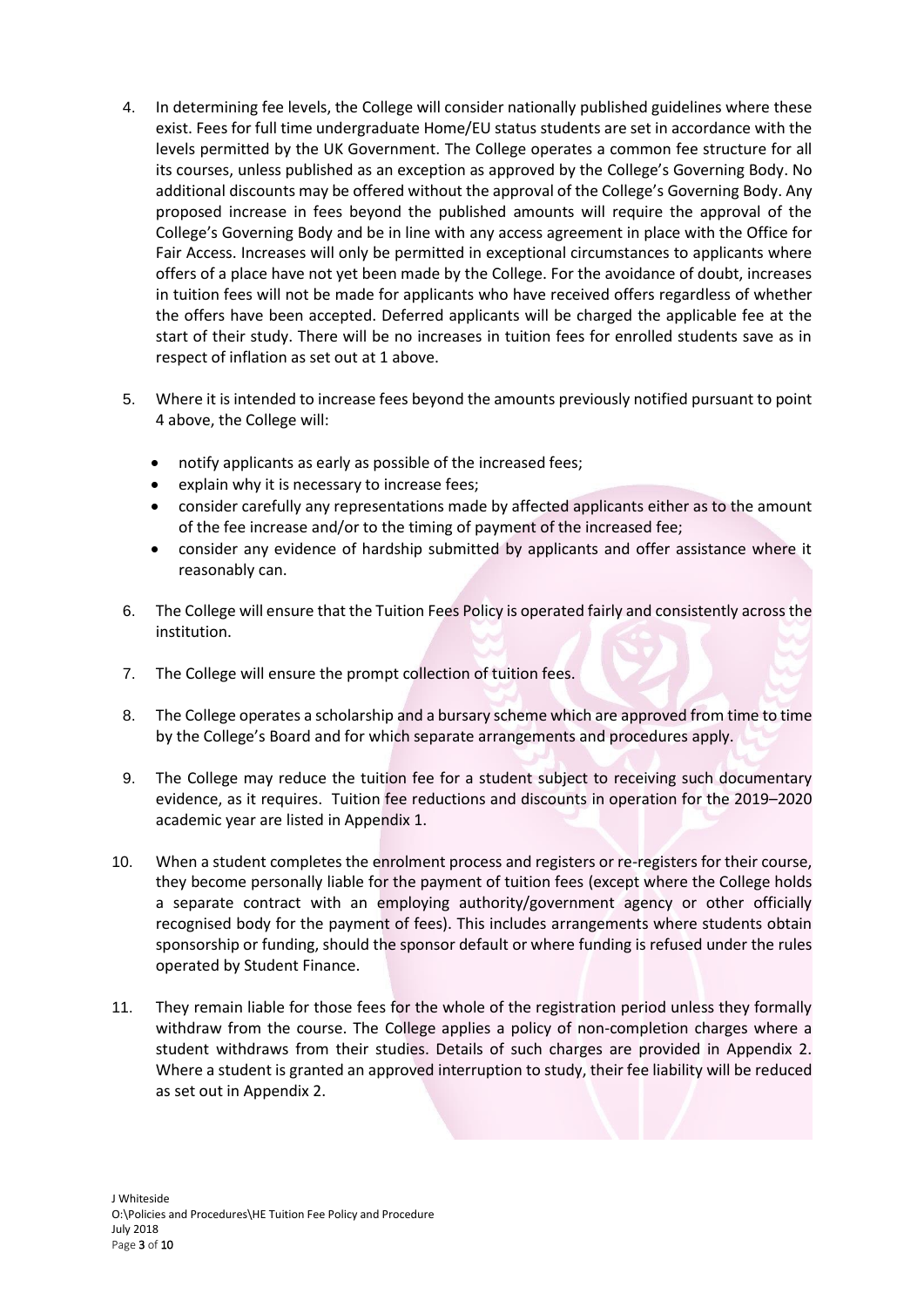- 12. Should a student's tuition fee liability change during the academic year due to a requested change in mode of study, or additional registration of modules, it is the student's ultimate responsibility to ensure that financial provision is made to cover any additional tuition fee liability.
	- 13. Where exceptional circumstances force a student to withdraw from a course, which were unknown to the student at the point of enrolment, that student may request a review of the tuition fee charged, and the College may request such documentary or any other evidence, as it shall reasonably require to be able to consider such a request.
	- 14. The College will develop and operate flexible procedures for the payment of fees to the benefit of students and the College. If an instalment arrangement is agreed an administration fee up to a maximum of £20 will be charged for both full-time and part-time students. Contact the Finance Office for further details. Arrangements will vary according to type of fee.
	- 15. The College has special requirements for the payment of fees and deposits by international students as set out Appendix 3.
	- 16. The College adopts a supportive approach to its students with regards to the collection of tuition fees. The College will take steps to obtain the payment of tuition fees and course costs and in doing so will provide assistance to students where reasonable to help them meet their financial obligations. (For the avoidance of doubt, this does not include financial assistance unless otherwise specifically agreed). Where necessary and proportionate, the College reserves the right to apply one or more of the following sanctions to any student who defaults on payment of tuition fees:
		- withdrawal of College library and computing facilities;
		- termination of enrolment and withdrawal from the course;
		- instructing the University to withhold certified transcript;
		- refusal to re-enrol;
		- instructing the University to withhold final award certificate;
		- denial of attendance at awards ceremonies;
		- withholding of Confirmation of Acceptance to Study (CAS) (for international students);
		- include relevant details in any reference provided to a third party
	- 17. In deciding what steps to take in respect of the payment of tuition fees and course costs, the College will consider all the circumstances of each affected student's case.
	- 18. In addition to those steps referred to in point 16 above, the College reserves the right to pursue and /or seek recovery of any outstanding tuition fees through the courts. The College also reserves the right to refer students' unpaid accounts to external debt collection agencies.
	- 19. If a sponsor or third party fails to pay some or all of the tuition fee on behalf of a student, the student will become personally liable for payment of the outstanding amount on the date which it was due from their sponsor or the third party.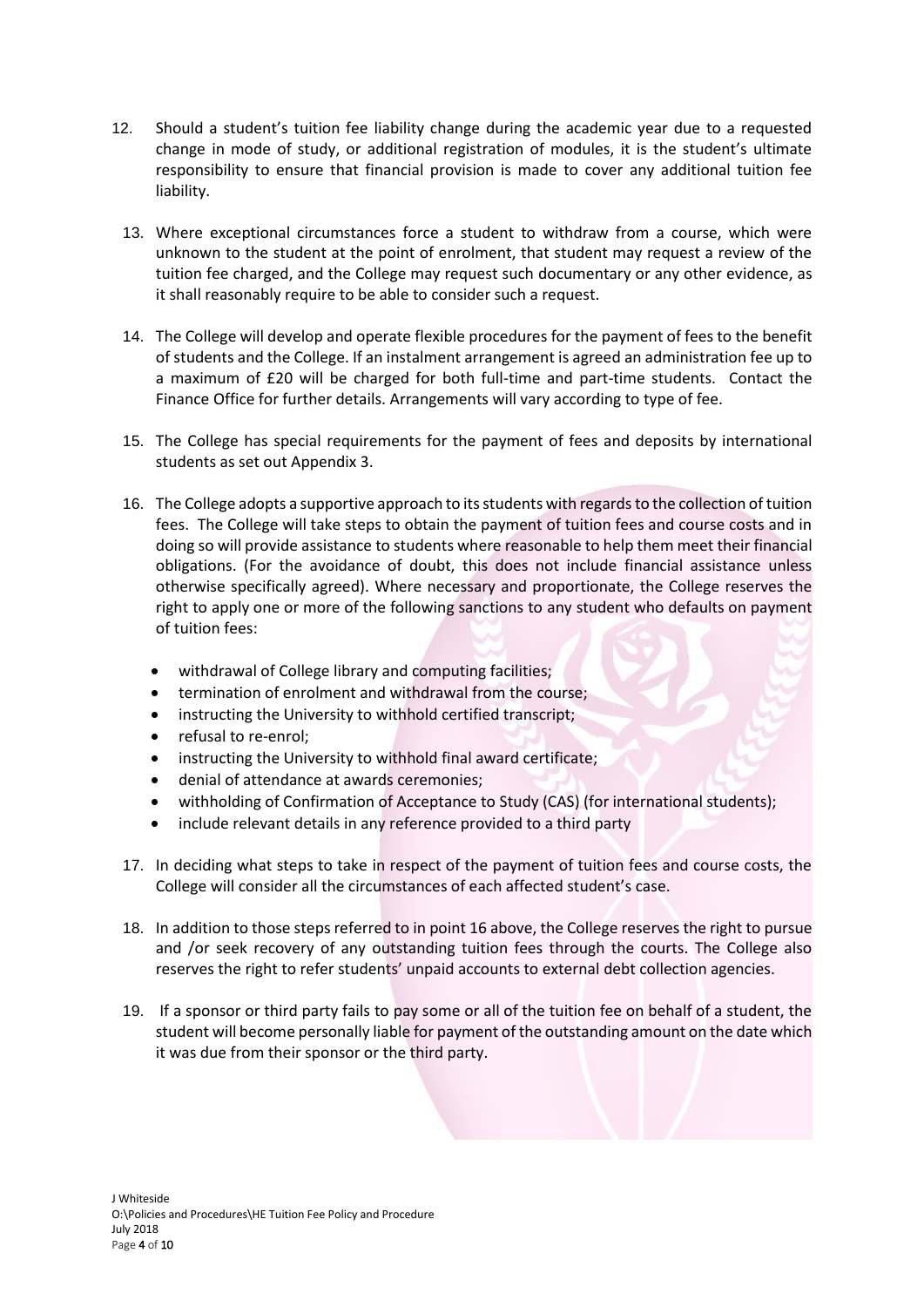

## **2019-20 Myerscough Associate School Higher Education Tuition Fees**

| Year of entry<br>to<br>programme | Mode of<br>study                               | Award                                             | Home / EU /<br>International            | Myerscough<br><b>Tuition Fees</b><br>2019-20 | Per yr/module |
|----------------------------------|------------------------------------------------|---------------------------------------------------|-----------------------------------------|----------------------------------------------|---------------|
| New Students 2019-20 Entry       |                                                |                                                   |                                         |                                              |               |
| 2019-20 entry                    | <b>Full Time</b>                               | Postgraduate<br>Taught awards                     | UK and EU students                      | £6,700                                       | per year      |
| 2019-20 entry                    | Full Time                                      | Postgraduate<br>Research awards                   | UK and EU students                      | £4,300                                       | per year      |
| 2019-20 entry                    | <b>Full Time</b>                               | <b>Honours Degrees</b>                            | UK and EU students                      | £9,250                                       | per year      |
| 2019-20 entry                    | Full Time                                      | Foundation<br>Degrees                             | UK and EU students                      | £9,250                                       | per year      |
| 2019-20 entry                    | Part Time (on-<br>campus)                      | Postgraduate<br>Taught awards                     | UK and EU students                      | £695                                         | per module    |
| 2019-20 entry                    | Part Time (on-<br>line or blended<br>learning) | Postgraduate<br>Taught awards                     | <b>UK</b> students                      | £695                                         | per module    |
| 2019-20 entry                    | Part Time                                      | Postgraduate<br>Research awards                   | UK and EU students                      | £2,160                                       | per year      |
| 2019-20 entry                    | Part Time (on-<br>campus)                      | All undergraduate<br>awards                       | UK and EU students                      | £975                                         | per module    |
| 2019-20 entry                    | Part Time (on-<br>line or blended<br>learning) | All undergraduate<br>awards                       | <b>UK students</b>                      | £975                                         | per module    |
| 2019-20 entry                    | Part Time (on<br>campus)                       | <b>Initial Teacher</b><br><b>Training Courses</b> | UK and EU students                      | £695                                         | per module    |
| 2019-20 entry                    | Full Time                                      | Undergraduate<br>Lab based                        | International students<br>(Non EU)      | As UCLan                                     | per year      |
| 2019-20 entry                    | Full Time                                      | Undergraduate<br>Non Lab based                    | International students<br>(Non EU)      | As UCLan                                     | per year      |
| 2019-20 entry                    | <b>Full Time</b>                               | Postgraduate Lab<br>based                         | International students<br>(Non EU)      | As UCLan                                     | per year      |
| 2019-20 entry                    | Full Time                                      | Postgraduate<br>Non Lab based                     | International students<br>(Non EU)      | As UCLan                                     | per year      |
| 2019-20 entry                    | Part Time (on-<br>campus)                      | All awards                                        | International students<br>(Non EU)      | £1,200                                       | per module    |
| 2019-20 entry                    | Part Time (on-<br>line or blended<br>learning) | All awards                                        | International students<br>(EU & Non-EU) | £1,200                                       | per module    |

## **All continuing student fees will remain at previous year rates.**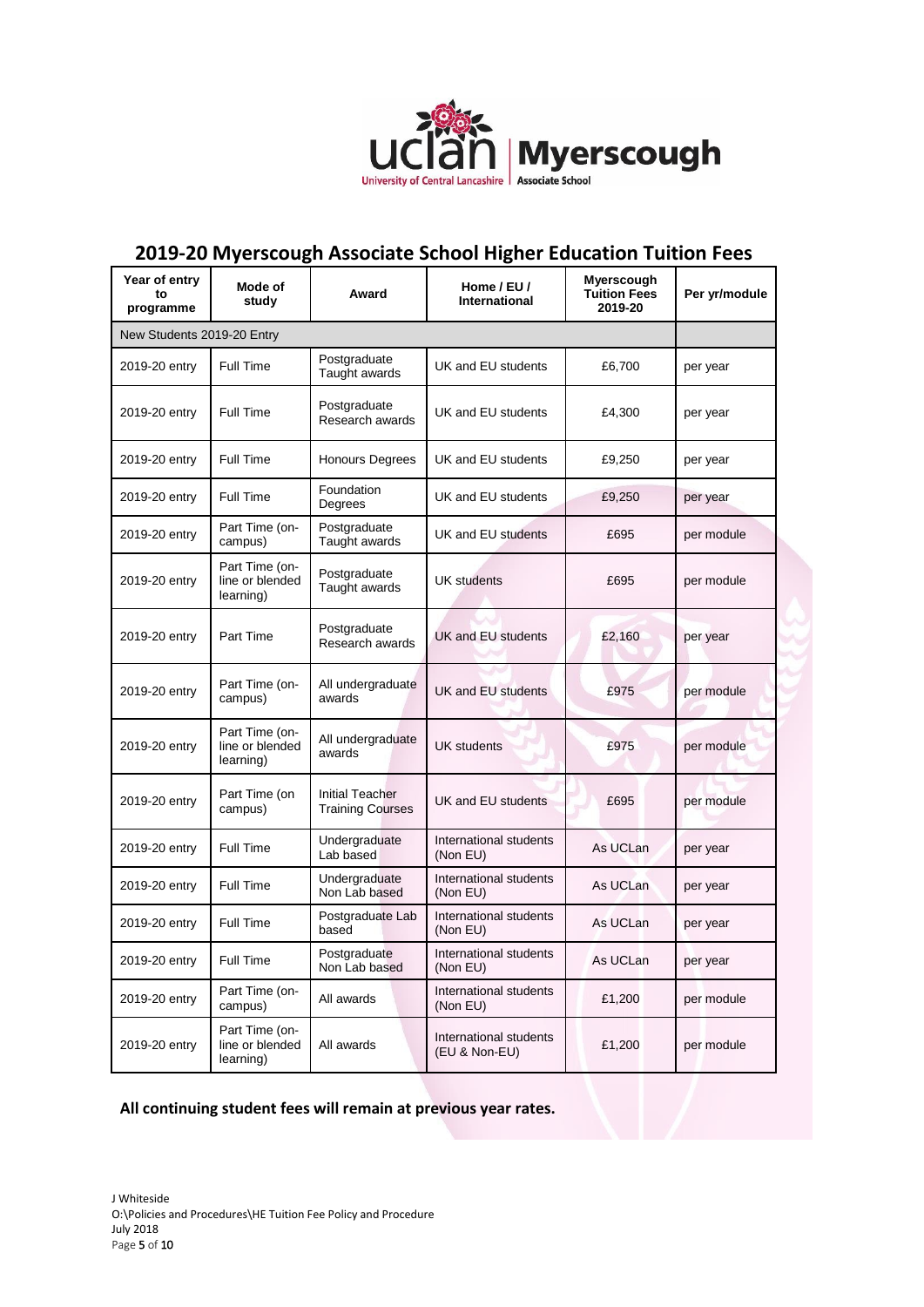## **International Students Tuition Fee Payment Policy**

The deposit must be paid prior to the issue of an unconditional offer letter and CAS.

The balance is due prior to the commencement of the course.

The College reserves the right to amend the Tuition Fees Policy at any time and to the extent, which it may from time to time decide.

## **Documents Associated with this Policy:**

- UCLAN Tuition Fees Policy
- QAA UK Quality Code for Higher Education
- Withdrawal, Break in Learning and Transfer of FE, Apprentices and HE Students Policy and Procedure
- Student Protection Plan

## **Appendices:**

- Appendix  $1$  Tuition Fee Reductions
- Appendix 2 Tuition Fee Liability for Withdrawal and Interruption of Studies
- Appendix 3 Tuition Fee Deposit Policy for International Applicants 2019-20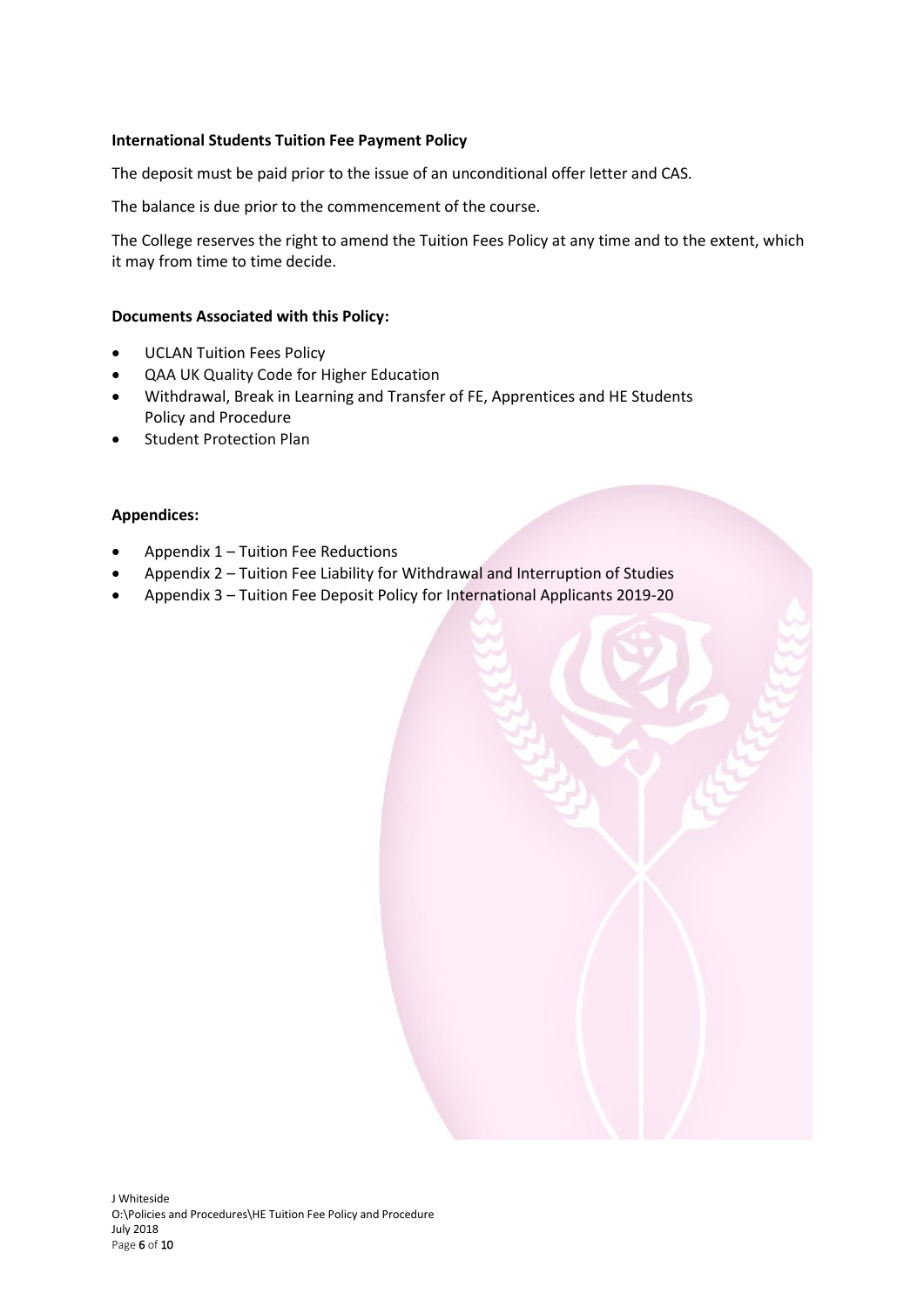**Appendix 1** 



## **Tuition Fee Reductions**

- 50% reduction of tuition fees is made for part-time students in receipt of a state retirement pension.
- 50% reduction of tuition fees is made to staff of the College, who are registered on a course which forms part of their personal and professional development plan and which is approved by their line manager and CPD.
- 20% discount is available to Home/EU residency UCLan award holders studying a postgraduate taught course or a postgraduate research degree (full or part time).
- Note 1: Only one of the reductions specified above may be granted to a student in any given academic year.
- Note 2: Students in receipt of any form of funding or support for full or part of their tuition fee are not normally entitled to discounted fees. For the purposes of clarity, this includes students who are in receipt of fee funding from a third party sponsor e.g. employer.
- Note 3: The College reserves the right to amend the amount of any reduction and/or the qualifying criteria at any time.
- Note 4: A part-time undergraduate student is defined as anyone undertaking up to and including 4.5 modules (90 credits) in a standard academic year for that course. Postgraduate students will be deemed to be part-time if the course the individual is following is running in part-time mode.
- Note 5: Reductions apply to tuition fees only. Any other fees including residential and facilities & resources fees must be met in full
- Note 6: For Cert Ed / PGCE students discounts will not apply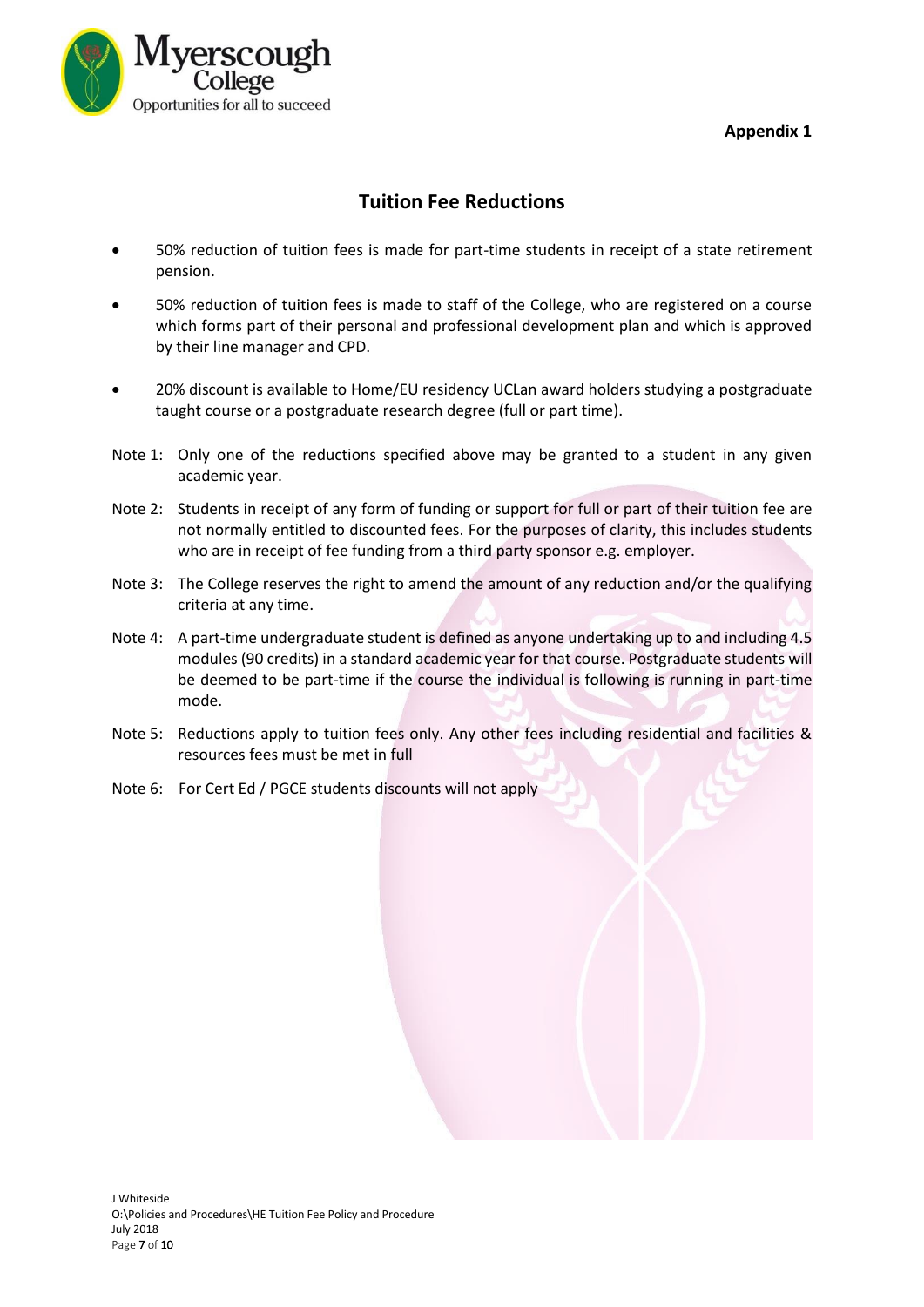**Appendix 2**



## **Tuition Fee Liability for Withdrawal and Authorised Interruption of Studies**

When a student completes the enrolment process, they become liable for payment of tuition fees.

Students who decide to permanently withdraw from their course or who are granted an authorised interruption of studies must follow the formal process to withdraw or interrupt from studies in order to curtail their continued accrual of fee liability for the relevant registration period. Failure to do so will mean that the student continues to accrue fee liability.

The College operates the following policy with respect to non-completion charges when a student does not complete the academic session and withdraws permanently from the course or is granted an authorised interruption to studies:

## **i) Undergraduate and Postgraduate Taught Students**

Categories: all undergraduate students and postgraduate taught students:

Those students who withdraw or have an interruption to their studies will be charged a tuition fee based on their attendance on the course in accordance with the following scale:

Withdrawal/Interruption in term 1: 25% of the total annual tuition fee is charged

Withdrawal/Interruption in term 2: 50% of the total annual tuition fee is charged

Withdrawal/Interruption in term 3: 100% of the total annual tuition fee is charged

Where a student is granted an authorised interruption of studies, their fee liability will be reduced pro-rata. On resumption of studies, the tuition fee liability will re-commence.

## **ii) International Students**

Withdrawal/Interruption in any term: full fees due.

**All students remain liable for fees during any authorised interruption to study. Retrospective approvals of interruptions to study are not permitted. Should a student seek approval of a retrospective interruption to study, liability for the payment of fees accrued will be determined by the Deputy Principal Finance & Corporate Services**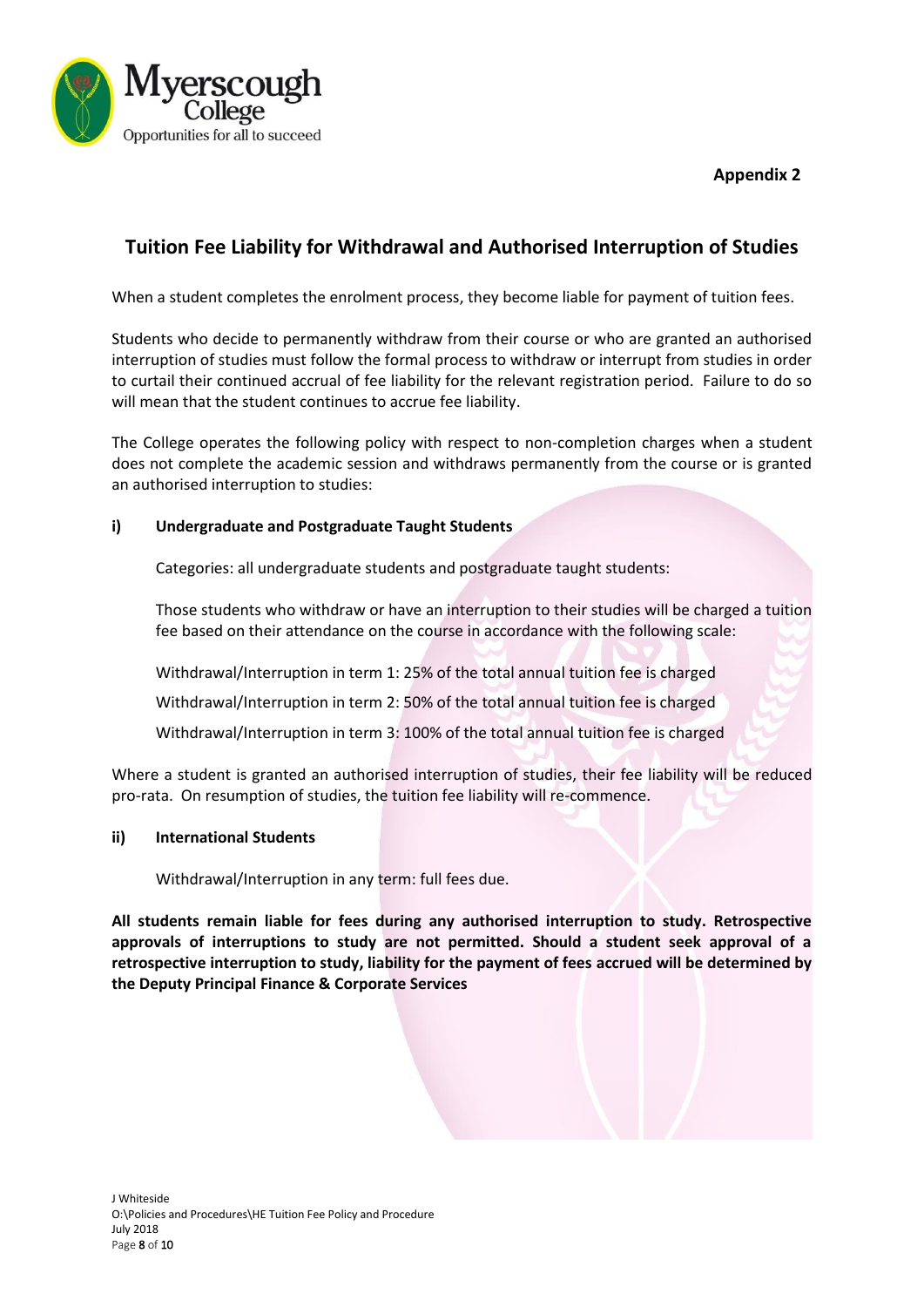**Appendix 3**



## **Tuition Fee Deposit Policy for International Applicants 2019-20**

The following policy applies to international applicants for entry to full‐time programmes in 2019/20. The following policy excludes sponsorship students where a formal sponsorship letter from an employer or embassy has been submitted to the College.

All new international students must pay a deposit of 50% of fees before an unconditional offer letter and UK Visa and Immigration Confirmation of Acceptance for Studies (CAS) will be issued. The requirement for the payment of a deposit will be detailed on all conditional offer letters. Subject to statutory cancellation rights, the deposit will only be repayable in one or more of the following circumstances:

- i) the College's entry requirements are not met;
- ii) a visa is refused which causes the application to be withdrawn (evidence will need to be provided);
- iii) the College target number for international students across all courses has been met by the last date of enrolment for the academic year. Under these circumstances, an administrative fee of £100 will be retained by the College out of the deposit);
- iv) in exceptional circumstances, where evidence is reasonably provided.

The balance is due prior to the commencement of the course.